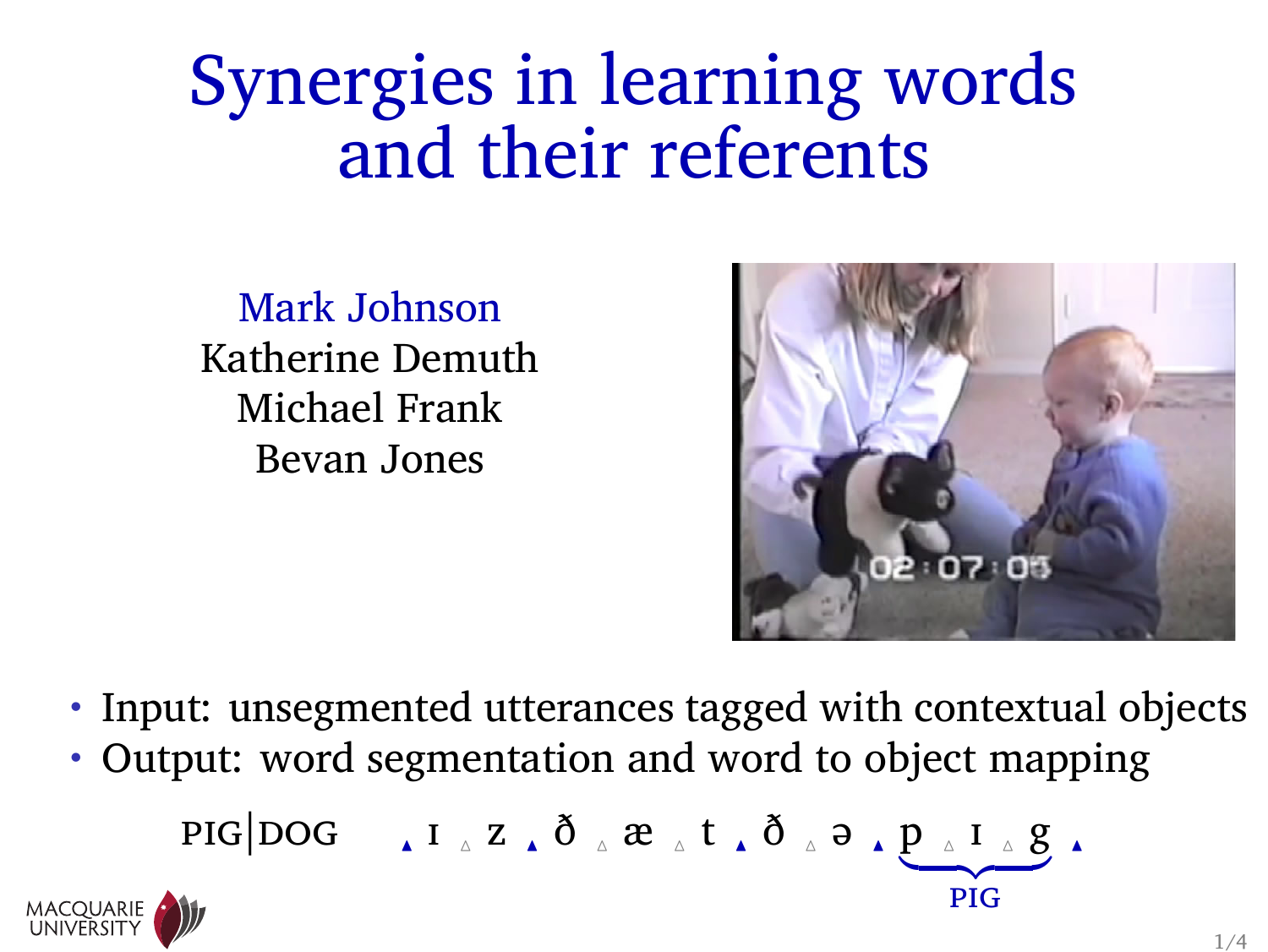## Word to object "topic models" as PCFGs

- Objects in non-linguistic context *≈* sentence topics
- Such topic models can be expressed as *Probabilistic Context-Free Grammars*
- PCFG rules *choose a topic* from possible topic marker and *propagate it through sentence*
- Each word is either generated by sentence topic or a special null topic



- Requiring *at most one topic per sentence*:
	- improves accuracy
	- can be expressed by PCFG

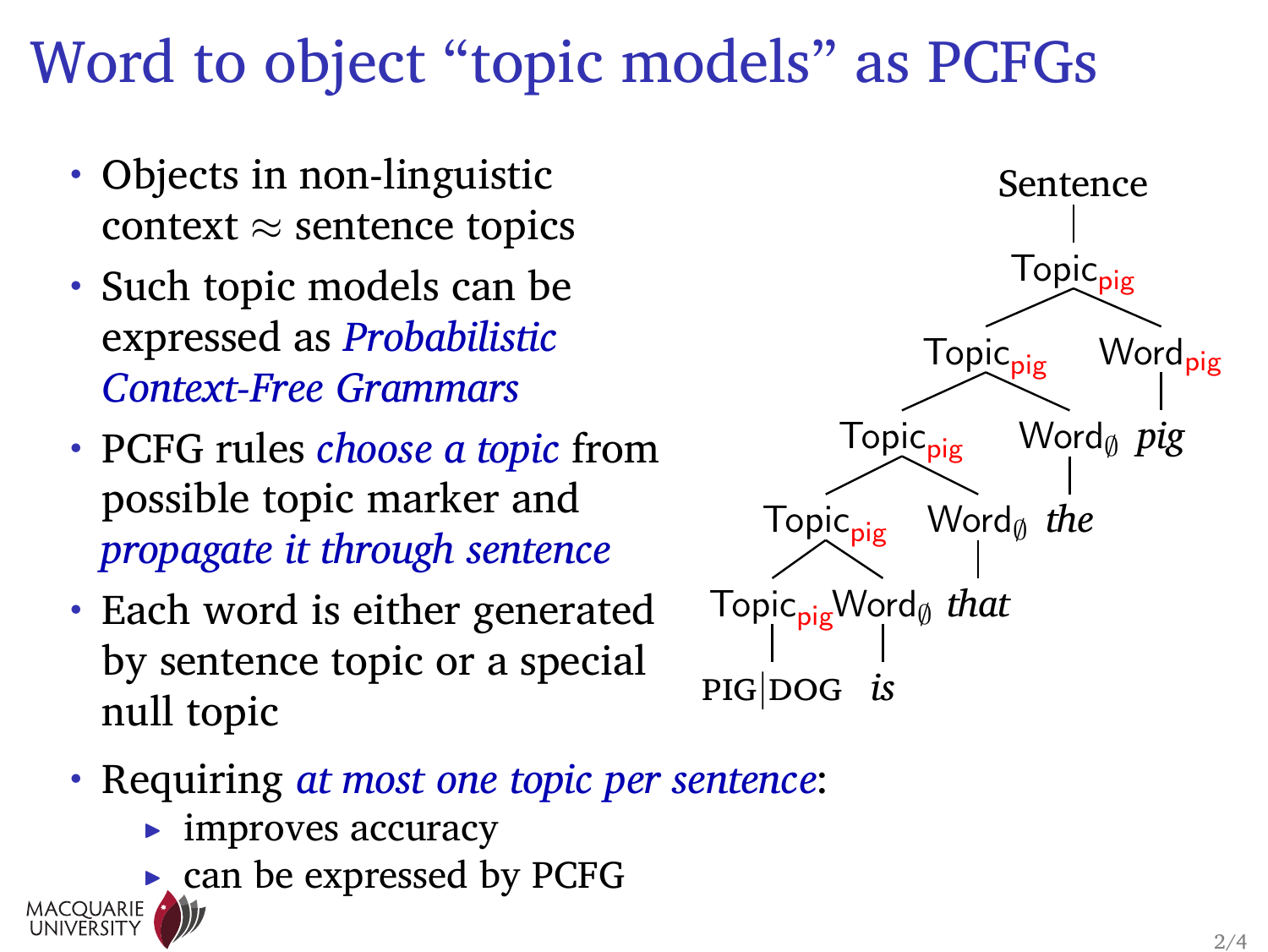## Adaptor grammars for word segmentation